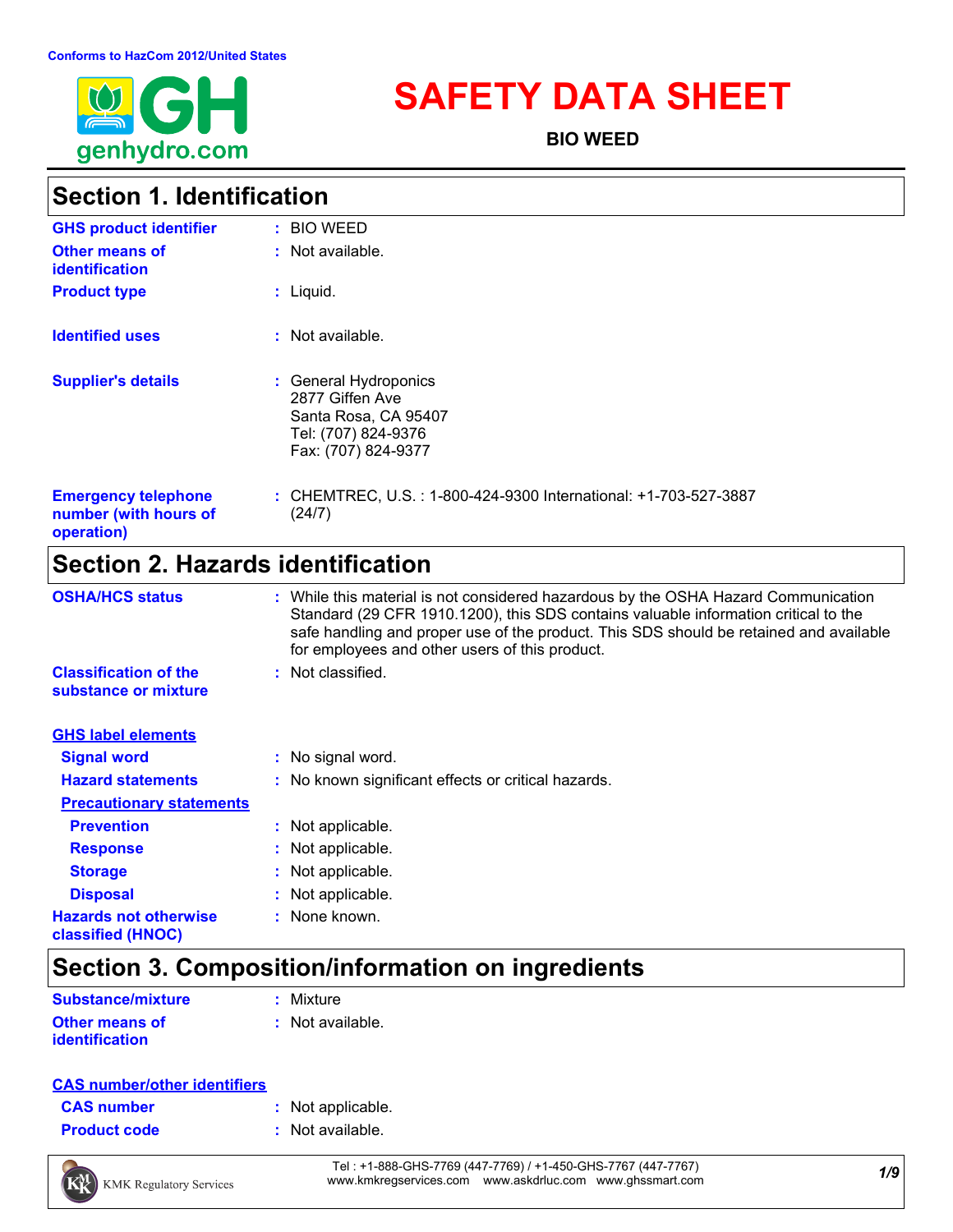

### **Section 3. Composition/information on ingredients**

**There are no ingredients present which, within the current knowledge of the supplier and in the concentrations applicable, are classified as hazardous to health or the environment and hence require reporting in this section. Occupational exposure limits, if available, are listed in Section 8.**

### **Section 4. First aid measures**

|                     | <b>Description of necessary first aid measures</b>                                                                                                                                                                                                                                                                                                                                                     |
|---------------------|--------------------------------------------------------------------------------------------------------------------------------------------------------------------------------------------------------------------------------------------------------------------------------------------------------------------------------------------------------------------------------------------------------|
| <b>Eye contact</b>  | : Immediately flush eyes with plenty of water, occasionally lifting the upper and lower<br>eyelids. Check for and remove any contact lenses. Get medical attention if irritation<br>occurs.                                                                                                                                                                                                            |
| <b>Inhalation</b>   | : Remove victim to fresh air and keep at rest in a position comfortable for breathing. If not<br>breathing, if breathing is irregular or if respiratory arrest occurs, provide artificial<br>respiration or oxygen by trained personnel. It may be dangerous to the person providing<br>aid to give mouth-to-mouth resuscitation. Maintain an open airway. Get medical<br>attention if symptoms occur. |
| <b>Skin contact</b> | : Flush contaminated skin with plenty of water. Get medical attention if symptoms occur.                                                                                                                                                                                                                                                                                                               |
| <b>Ingestion</b>    | : Wash out mouth with water. If material has been swallowed and the exposed person is<br>conscious, give small quantities of water to drink. Do not induce vomiting unless<br>directed to do so by medical personnel. Never give anything by mouth to an<br>unconscious person. Get medical attention if symptoms occur.                                                                               |

#### **Most important symptoms/effects, acute and delayed**

| <b>Potential acute health effects</b> |                                                                                                                                |
|---------------------------------------|--------------------------------------------------------------------------------------------------------------------------------|
| Eye contact                           | : No known significant effects or critical hazards.                                                                            |
| <b>Inhalation</b>                     | : No known significant effects or critical hazards.                                                                            |
| <b>Skin contact</b>                   | : No known significant effects or critical hazards.                                                                            |
| <b>Ingestion</b>                      | : No known significant effects or critical hazards.                                                                            |
| <b>Over-exposure signs/symptoms</b>   |                                                                                                                                |
| Eye contact                           | : No known significant effects or critical hazards.                                                                            |
| <b>Inhalation</b>                     | : No known significant effects or critical hazards.                                                                            |
| <b>Skin contact</b>                   | : No known significant effects or critical hazards.                                                                            |
| <b>Ingestion</b>                      | : No known significant effects or critical hazards.                                                                            |
|                                       | Indication of immediate medical attention and special treatment needed, if necessary                                           |
| <b>Notes to physician</b>             | : Treat symptomatically. Contact poison treatment specialist immediately if large<br>quantities have been ingested or inhaled. |
| <b>Specific treatments</b>            | : No specific treatment.                                                                                                       |
| <b>Protection of first-aiders</b>     | : It may be dangerous to the person providing aid to give mouth-to-mouth resuscitation.                                        |

**See toxicological information (Section 11)**

### **Section 5. Fire-fighting measures**

| <b>Extinguishing media</b>             |                                                                 |
|----------------------------------------|-----------------------------------------------------------------|
| <b>Suitable extinguishing</b><br>media | : Use an extinguishing agent suitable for the surrounding fire. |
| Unsuitable extinguishing<br>media      | : None known.                                                   |

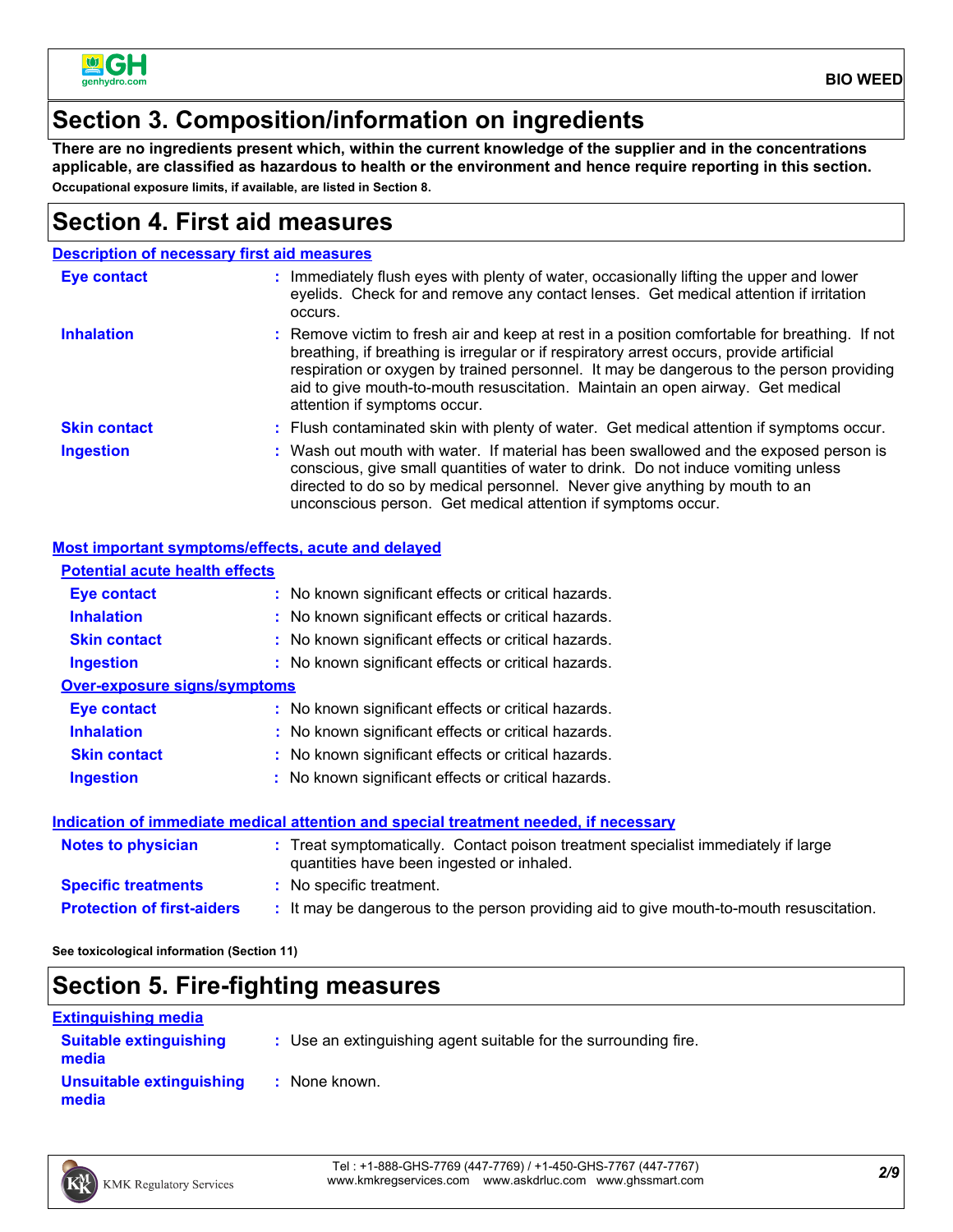

### **Section 5. Fire-fighting measures**

| <b>Specific hazards arising</b><br>from the chemical     | : No specific fire or explosion hazard.                                                                                                                                  |
|----------------------------------------------------------|--------------------------------------------------------------------------------------------------------------------------------------------------------------------------|
| <b>Hazardous thermal</b><br>decomposition products       | : Decomposition products may include the following materials:<br>sulfur oxides<br>metal oxide/oxides                                                                     |
| <b>Special protective actions</b><br>for fire-fighters   | : No special measures are required.                                                                                                                                      |
| <b>Special protective</b><br>equipment for fire-fighters | : Fire-fighters should wear appropriate protective equipment and self-contained breathing<br>apparatus (SCBA) with a full face-piece operated in positive pressure mode. |
|                                                          |                                                                                                                                                                          |

### **Section 6. Accidental release measures**

#### **Personal precautions, protective equipment and emergency procedures**

| For non-emergency<br>personnel   | : Avoid breathing vapor or mist. Provide adequate ventilation. Wear appropriate<br>respirator when ventilation is inadequate. Put on appropriate personal protective<br>equipment.                                              |
|----------------------------------|---------------------------------------------------------------------------------------------------------------------------------------------------------------------------------------------------------------------------------|
| For emergency responders         | If specialized clothing is required to deal with the spillage, take note of any information in<br>Section 8 on suitable and unsuitable materials. See also the information in "For non-<br>emergency personnel".                |
| <b>Environmental precautions</b> | : Avoid dispersal of spilled material and runoff and contact with soil, waterways, drains<br>and sewers. Inform the relevant authorities if the product has caused environmental<br>pollution (sewers, waterways, soil or air). |

#### **Methods and materials for containment and cleaning up**

| <b>Spill</b> | : Stop leak if without risk. Move containers from spill area. Prevent entry into sewers,<br>water courses, basements or confined areas. Wash spillages into an effluent treatment                                           |
|--------------|-----------------------------------------------------------------------------------------------------------------------------------------------------------------------------------------------------------------------------|
|              | plant or proceed as follows. Contain and collect spillage with non-combustible,<br>absorbent material e.g. sand, earth, vermiculite or diatomaceous earth and place in                                                      |
|              | container for disposal according to local regulations (see Section 13). Dispose of via a<br>licensed waste disposal contractor. Note: see Section 1 for emergency contact<br>information and Section 13 for waste disposal. |

### **Section 7. Handling and storage**

#### **Precautions for safe handling**

| <b>Protective measures</b>                                                       | : Put on appropriate personal protective equipment (see Section 8).                                                                                                                                                                                                                                                                                                                                                                                                                                           |
|----------------------------------------------------------------------------------|---------------------------------------------------------------------------------------------------------------------------------------------------------------------------------------------------------------------------------------------------------------------------------------------------------------------------------------------------------------------------------------------------------------------------------------------------------------------------------------------------------------|
| <b>Advice on general</b><br>occupational hygiene                                 | : Eating, drinking and smoking should be prohibited in areas where this material is<br>handled, stored and processed. Workers should wash hands and face before eating,<br>drinking and smoking. See also Section 8 for additional information on hygiene<br>measures.                                                                                                                                                                                                                                        |
| <b>Conditions for safe storage,</b><br>including any<br><i>incompatibilities</i> | : Store in accordance with local regulations. Store in original container protected from<br>direct sunlight in a dry, cool and well-ventilated area, away from incompatible materials<br>(see Section 10) and food and drink. Keep container tightly closed and sealed until<br>ready for use. Containers that have been opened must be carefully resealed and kept<br>upright to prevent leakage. Do not store in unlabeled containers. Use appropriate<br>containment to avoid environmental contamination. |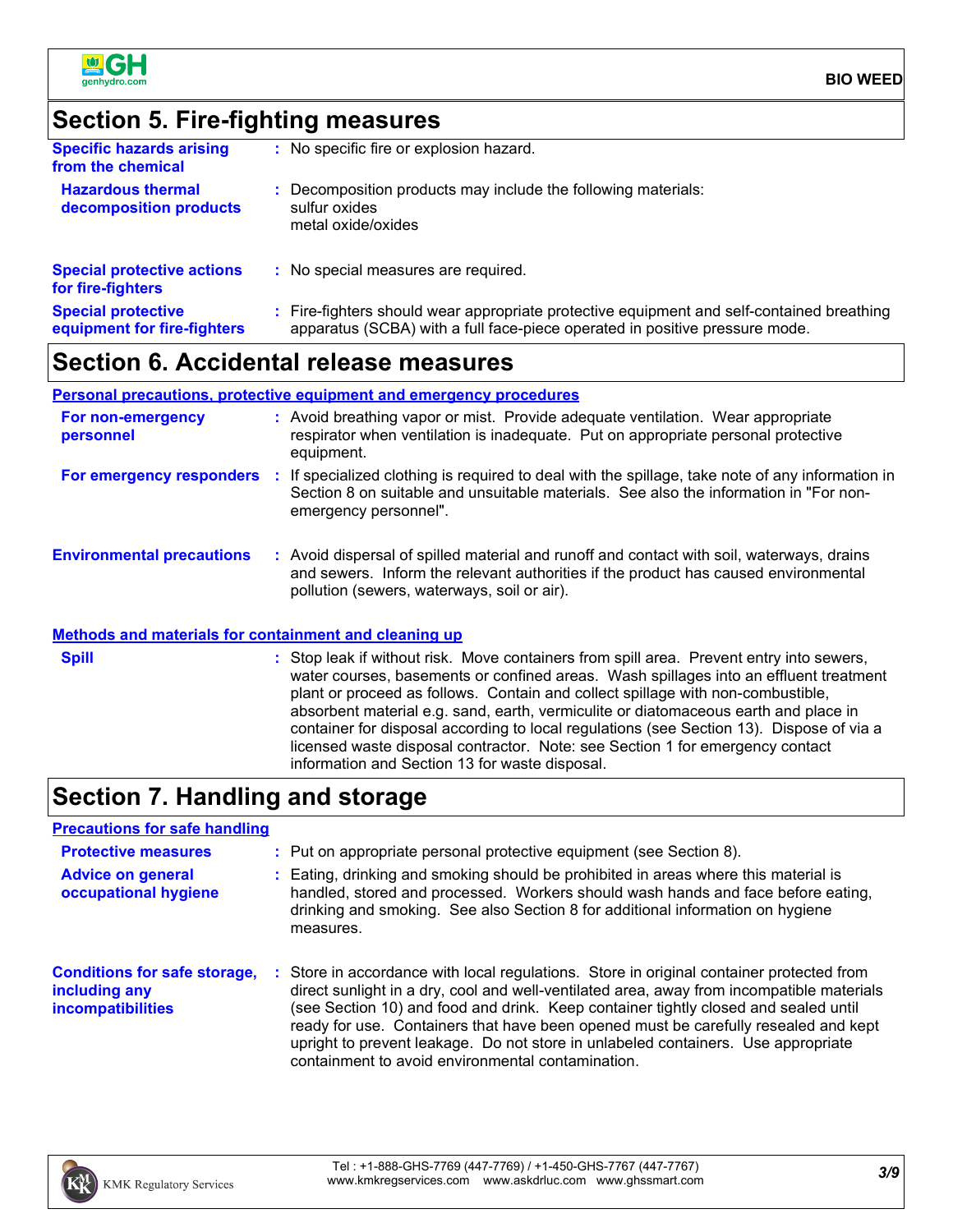

**Control parameters**

### **Section 8. Exposure controls/personal protection**

| <b>Occupational exposure limits</b><br>None.      |                                                                                                                                                                                                                                                                                                                                                                                                   |
|---------------------------------------------------|---------------------------------------------------------------------------------------------------------------------------------------------------------------------------------------------------------------------------------------------------------------------------------------------------------------------------------------------------------------------------------------------------|
| <b>Appropriate engineering</b><br><b>controls</b> | : Good general ventilation should be sufficient to control worker exposure to airborne<br>contaminants.                                                                                                                                                                                                                                                                                           |
| <b>Environmental exposure</b><br><b>controls</b>  | Emissions from ventilation or work process equipment should be checked to ensure<br>they comply with the requirements of environmental protection legislation.                                                                                                                                                                                                                                    |
| <b>Individual protection measures</b>             |                                                                                                                                                                                                                                                                                                                                                                                                   |
| <b>Hygiene measures</b>                           | : Wash hands, forearms and face thoroughly after handling chemical products, before<br>eating, smoking and using the lavatory and at the end of the working period.<br>Appropriate techniques should be used to remove potentially contaminated clothing.<br>Wash contaminated clothing before reusing. Ensure that eyewash stations and safety<br>showers are close to the workstation location. |
| <b>Eye/face protection</b>                        | Safety eyewear complying with an approved standard should be used when a risk<br>assessment indicates this is necessary to avoid exposure to liquid splashes, mists,<br>gases or dusts. If contact is possible, the following protection should be worn, unless<br>the assessment indicates a higher degree of protection: safety glasses with side-shields.                                      |
| <b>Skin protection</b>                            |                                                                                                                                                                                                                                                                                                                                                                                                   |
| <b>Hand protection</b>                            | Chemical-resistant, impervious gloves complying with an approved standard should be<br>worn at all times when handling chemical products if a risk assessment indicates this is<br>necessary.                                                                                                                                                                                                     |
| <b>Body protection</b>                            | Personal protective equipment for the body should be selected based on the task being<br>performed and the risks involved and should be approved by a specialist before<br>handling this product.                                                                                                                                                                                                 |
| <b>Other skin protection</b>                      | : Appropriate footwear and any additional skin protection measures should be selected<br>based on the task being performed and the risks involved and should be approved by a<br>specialist before handling this product.                                                                                                                                                                         |
| <b>Respiratory protection</b>                     | Based on the hazard and potential for exposure, select a respirator that meets the<br>÷.<br>appropriate standard or certification. Respirators must be used according to a<br>respiratory protection program to ensure proper fitting, training, and other important<br>aspects of use.                                                                                                           |

# **Section 9. Physical and chemical properties**

| <b>Appearance</b>                               |                                      |
|-------------------------------------------------|--------------------------------------|
| <b>Physical state</b>                           | : Liquid. [Aqueous solution.]        |
| <b>Color</b>                                    | Green.                               |
| Odor                                            | : Mild marine smell.                 |
| <b>Odor threshold</b>                           | : Not available.                     |
| рH                                              | $: 3.91 \pm 0.5$                     |
| <b>Melting point</b>                            | : $-1^{\circ}C(30.2^{\circ}F)$       |
| <b>Boiling point</b>                            | : $100^{\circ}$ C (212 $^{\circ}$ F) |
| <b>Flash point</b>                              | $:$ Not available.                   |
| <b>Evaporation rate</b>                         | $:$ Not available.                   |
| <b>Flammability (solid, gas)</b>                | $:$ Not available.                   |
| Lower and upper explosive<br>(flammable) limits | $:$ Not available.                   |

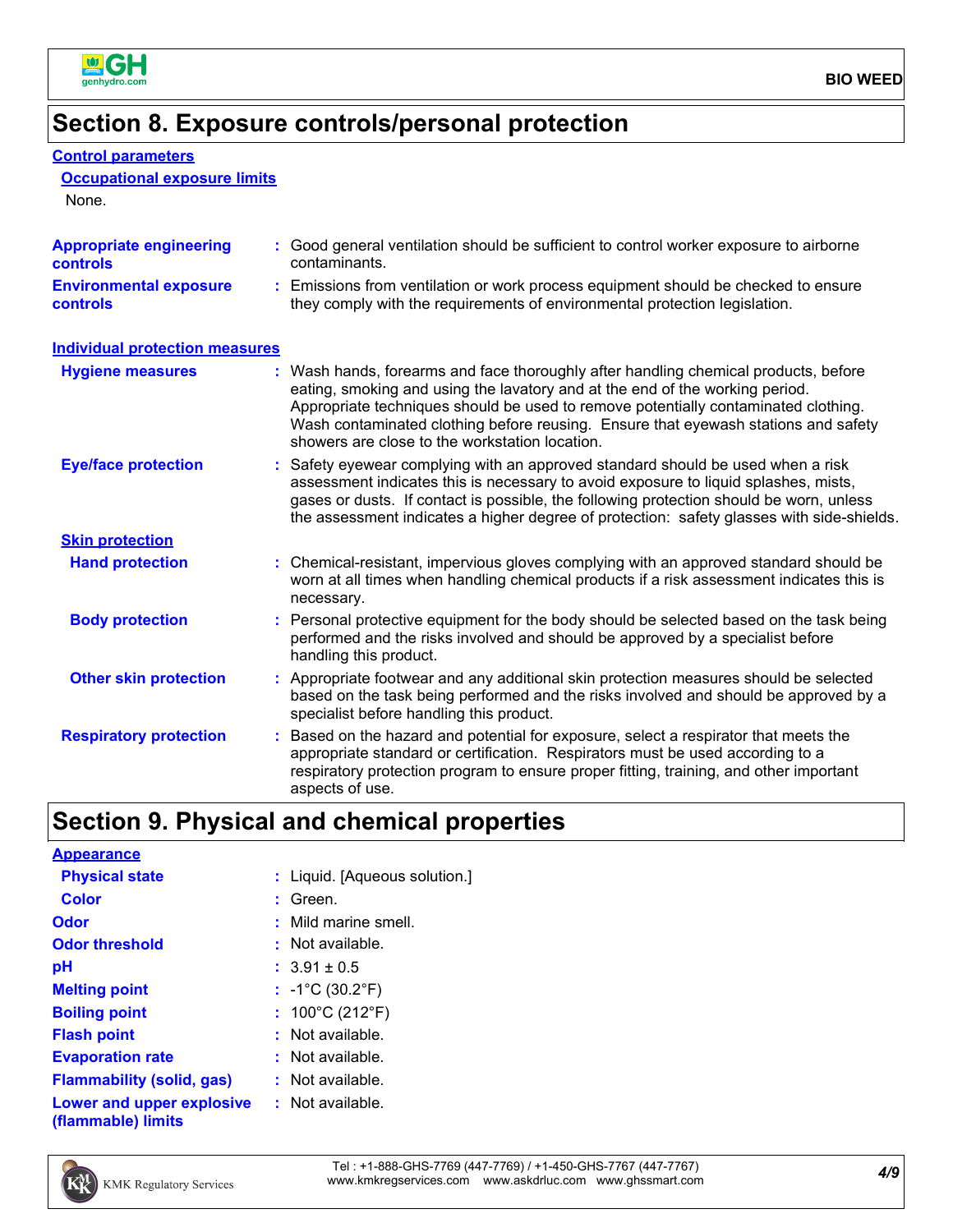

### **Section 9. Physical and chemical properties**

| <b>Vapor pressure</b>                             | $:$ Not available. |
|---------------------------------------------------|--------------------|
| <b>Vapor density</b>                              | $:$ Not available. |
| <b>Relative density</b>                           | $: 1.05 \pm 0.06$  |
| <b>Solubility</b>                                 | $:$ Soluble.       |
| <b>Partition coefficient: n-</b><br>octanol/water | $:$ Not available. |
| <b>Auto-ignition temperature</b>                  | $:$ Not available. |
| <b>Decomposition temperature</b>                  | $:$ Not available. |
| <b>Viscosity</b>                                  | : Not available.   |
| <b>Volatility</b>                                 | : Not available.   |

# **Section 10. Stability and reactivity**

| <b>Reactivity</b>                                   | : No specific test data related to reactivity available for this product or its ingredients.              |
|-----------------------------------------------------|-----------------------------------------------------------------------------------------------------------|
| <b>Chemical stability</b>                           | : The product is stable.                                                                                  |
| <b>Possibility of hazardous</b><br><b>reactions</b> | : Under normal conditions of storage and use, hazardous reactions will not occur.                         |
| <b>Conditions to avoid</b>                          | : No specific data.                                                                                       |
| <b>Incompatible materials</b>                       | : Reactive or incompatible with the following materials: oxidizing materials.                             |
| <b>Hazardous decomposition</b><br>products          | : Under normal conditions of storage and use, hazardous decomposition products should<br>not be produced. |

### **Section 11. Toxicological information**

#### **Information on toxicological effects**

**Acute toxicity**

There is no data available.

**Irritation/Corrosion**

There is no data available.

#### **Sensitization**

There is no data available.

#### **Carcinogenicity**

There is no data available.

**Specific target organ toxicity (single exposure)**

There is no data available.

#### **Specific target organ toxicity (repeated exposure)**

There is no data available.

#### **Aspiration hazard**

There is no data available.

#### **Information on the likely routes of exposure**

**:** Dermal contact. Eye contact. Inhalation. Ingestion.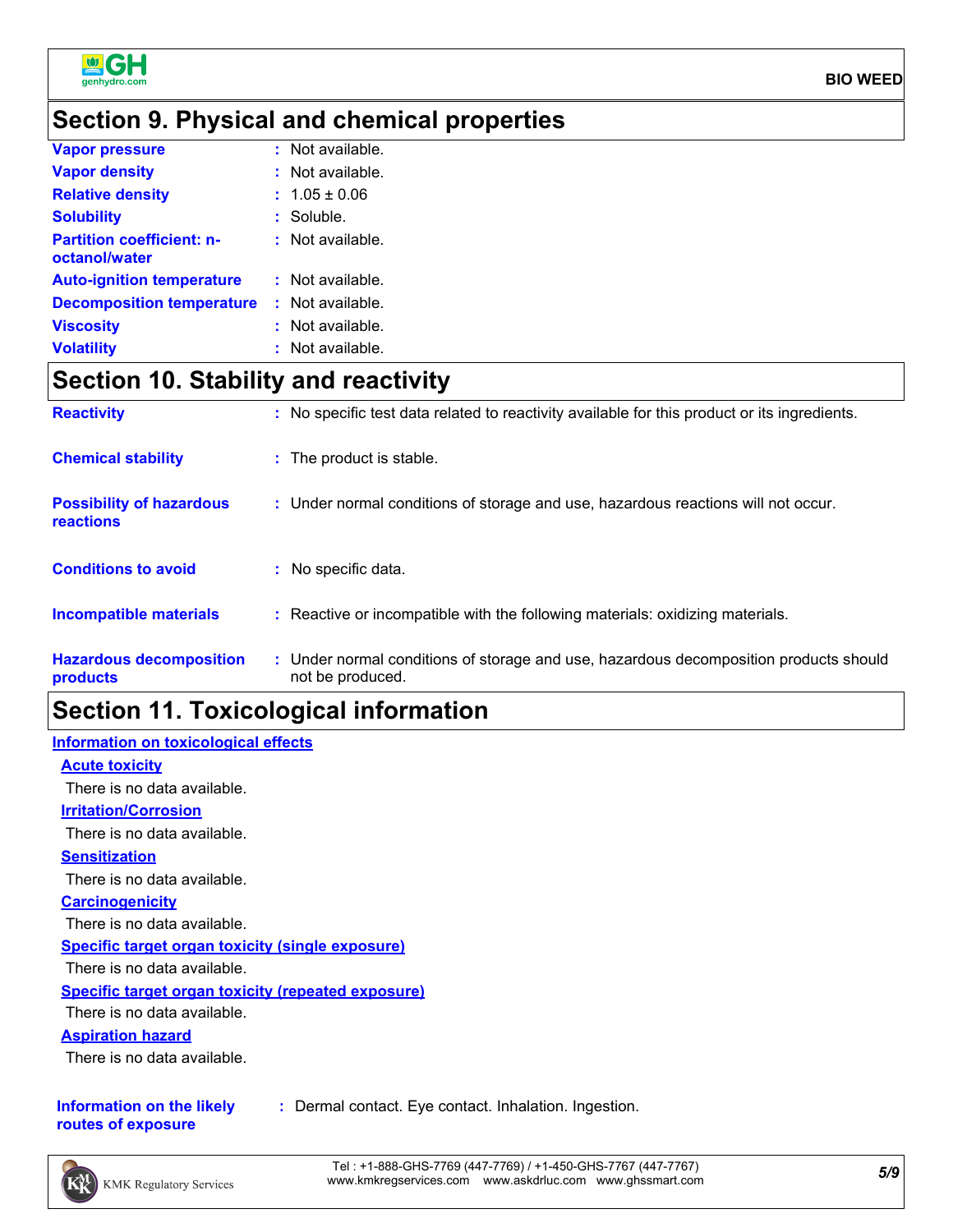

# **Section 11. Toxicological information**

| <b>Potential acute health effects</b>   |                                                                                          |
|-----------------------------------------|------------------------------------------------------------------------------------------|
| <b>Eye contact</b>                      | : No known significant effects or critical hazards.                                      |
| <b>Inhalation</b>                       | : No known significant effects or critical hazards.                                      |
| <b>Skin contact</b>                     | : No known significant effects or critical hazards.                                      |
| <b>Ingestion</b>                        | : No known significant effects or critical hazards.                                      |
|                                         |                                                                                          |
|                                         | Symptoms related to the physical, chemical and toxicological characteristics             |
| <b>Eye contact</b>                      | : No known significant effects or critical hazards.                                      |
| <b>Inhalation</b>                       | : No known significant effects or critical hazards.                                      |
| <b>Skin contact</b>                     | : No known significant effects or critical hazards.                                      |
| <b>Ingestion</b>                        | : No known significant effects or critical hazards.                                      |
|                                         |                                                                                          |
|                                         | Delayed and immediate effects and also chronic effects from short and long term exposure |
| <b>Short term exposure</b>              |                                                                                          |
| <b>Potential immediate</b>              | : No known significant effects or critical hazards.                                      |
| effects                                 |                                                                                          |
| <b>Potential delayed effects</b>        | : No known significant effects or critical hazards.                                      |
| <b>Long term exposure</b>               |                                                                                          |
| <b>Potential immediate</b><br>effects   | : No known significant effects or critical hazards.                                      |
| <b>Potential delayed effects</b>        | : No known significant effects or critical hazards.                                      |
| <b>Potential chronic health effects</b> |                                                                                          |
| <b>General</b>                          | : No known significant effects or critical hazards.                                      |
| <b>Carcinogenicity</b>                  | : No known significant effects or critical hazards.                                      |
| <b>Mutagenicity</b>                     | : No known significant effects or critical hazards.                                      |
| <b>Teratogenicity</b>                   | : No known significant effects or critical hazards.                                      |
| <b>Developmental effects</b>            | : No known significant effects or critical hazards.                                      |
| <b>Fertility effects</b>                | : No known significant effects or critical hazards.                                      |

#### **Numerical measures of toxicity**

**Acute toxicity estimates**

There is no data available.

# **Section 12. Ecological information**

#### **Toxicity**

There is no data available.

#### **Persistence and degradability**

There is no data available.

#### **Bioaccumulative potential**

**Mobility in soil** There is no data available.

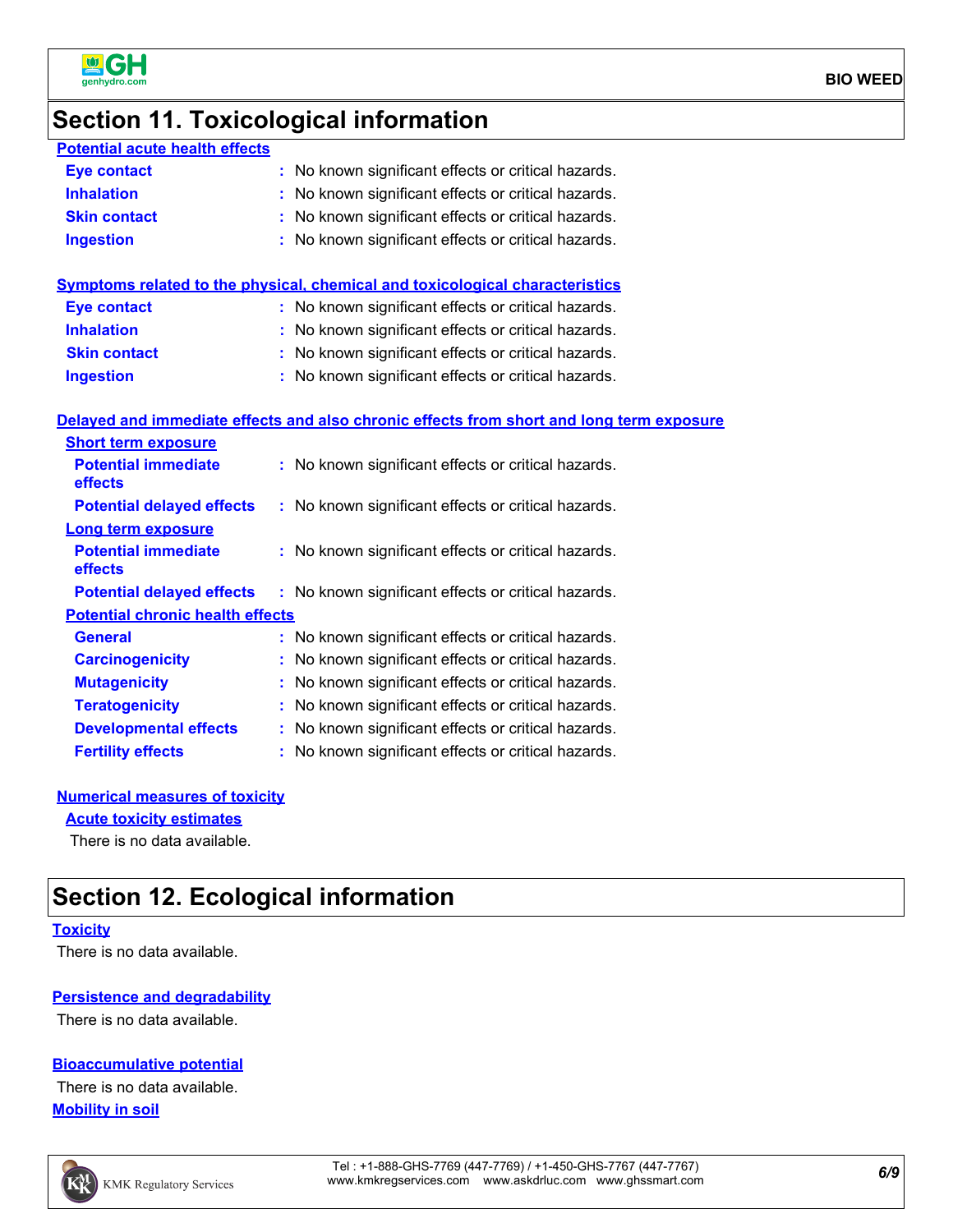

**BIO WEED**

### **Section 12. Ecological information**

**Soil/water partition coefficient (Koc)** 

**:** There is no data available.

**Other adverse effects** : No known significant effects or critical hazards.

### **Section 13. Disposal considerations**

The generation of waste should be avoided or minimized wherever possible. Disposal of this product, solutions and any by-products should comply with the requirements of environmental protection and waste disposal legislation and any regional local authority requirements. Dispose of surplus and non-recyclable products via a licensed waste disposal contractor. Waste should not be disposed of untreated to the sewer unless fully compliant with the requirements of all authorities with jurisdiction. Waste packaging should be recycled. Incineration or landfill should only be considered when recycling is not feasible. This material and its container must be disposed of in a safe way. Empty containers or liners may retain some product residues. Avoid dispersal of spilled material and runoff and contact with soil, waterways, drains and sewers. **Disposal methods :**

### **Section 14. Transport information**

|                                      | <b>DOT Classification</b> | <b>IMDG</b>              | <b>IATA</b>              |
|--------------------------------------|---------------------------|--------------------------|--------------------------|
| <b>UN number</b>                     | Not regulated.            | Not regulated.           | Not regulated.           |
| <b>UN proper</b><br>shipping name    |                           |                          |                          |
| <b>Transport</b><br>hazard class(es) |                           | $\overline{\phantom{0}}$ |                          |
| <b>Packing group</b>                 | $\overline{\phantom{a}}$  | $\overline{\phantom{a}}$ | $\overline{\phantom{0}}$ |
| <b>Environmental</b><br>hazards      | No.                       | No.                      | No.                      |
| <b>Additional</b><br>information     |                           |                          |                          |

**AERG :** Not applicable

**Special precautions for user Transport within user's premises:** always transport in closed containers that are **:** upright and secure. Ensure that persons transporting the product know what to do in the event of an accident or spillage.

**Transport in bulk according to Annex II of MARPOL and the IBC Code :** Not available.

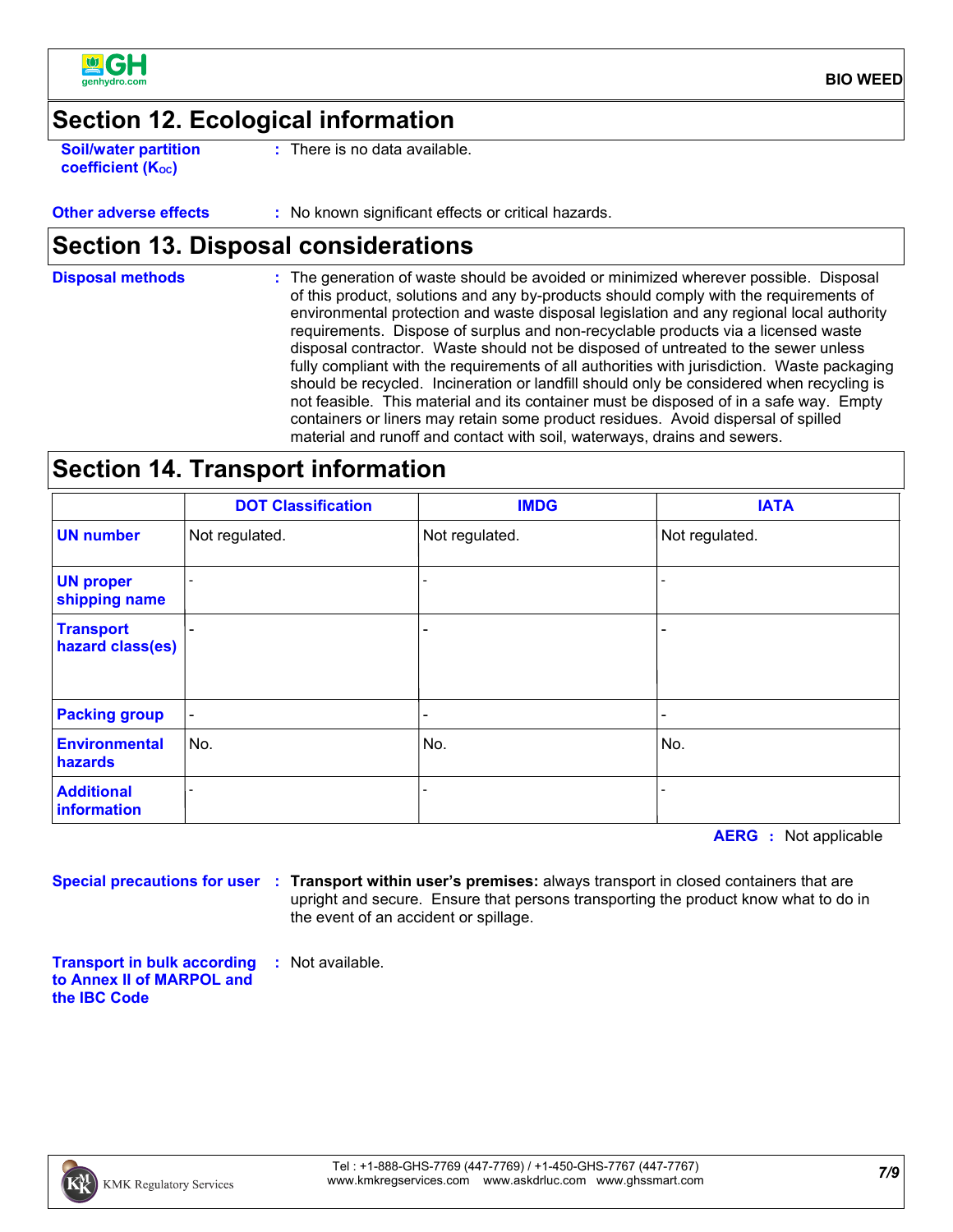

# **Section 15. Regulatory information**

| <b>U.S. Federal regulations</b>                                                                                                                                                                                                                 | : TSCA 8(a) CDR Exempt/Partial exemption: Not determined<br>United States inventory (TSCA 8b): Not determined.<br>Clean Water Act (CWA) 311: Phosphoric acid |
|-------------------------------------------------------------------------------------------------------------------------------------------------------------------------------------------------------------------------------------------------|--------------------------------------------------------------------------------------------------------------------------------------------------------------|
| <b>Clean Air Act Section 112</b><br>(b) Hazardous Air<br><b>Pollutants (HAPs)</b>                                                                                                                                                               | : Not listed                                                                                                                                                 |
| <b>Clean Air Act Section 602</b><br><b>Class I Substances</b>                                                                                                                                                                                   | : Not listed                                                                                                                                                 |
| <b>Clean Air Act Section 602</b><br><b>Class II Substances</b>                                                                                                                                                                                  | : Not listed                                                                                                                                                 |
| <b>DEA List I Chemicals</b><br>(Precursor Chemicals)                                                                                                                                                                                            | : Not listed                                                                                                                                                 |
| <b>DEA List II Chemicals</b><br><b>(Essential Chemicals)</b>                                                                                                                                                                                    | : Not listed                                                                                                                                                 |
| <b>SARA 302/304</b><br><b>Composition/information on ingredients</b><br>No products were found.<br><b>SARA 304 RQ</b><br><b>SARA 311/312</b><br><b>Classification</b><br><b>SARA 313</b><br>No products were found.<br><b>State regulations</b> | : Not applicable.<br>: Not applicable.                                                                                                                       |
| <b>Massachusetts</b>                                                                                                                                                                                                                            | : None of the components are listed.                                                                                                                         |
| <b>New York</b>                                                                                                                                                                                                                                 | : None of the components are listed.                                                                                                                         |
| <b>New Jersey</b><br><b>Pennsylvania</b><br><b>California Prop. 65</b><br>No products were found.                                                                                                                                               | : None of the components are listed.<br>: None of the components are listed.                                                                                 |
| <b>Section 16. Other information</b>                                                                                                                                                                                                            |                                                                                                                                                              |
| <u>History</u>                                                                                                                                                                                                                                  |                                                                                                                                                              |

| Date of issue mm/dd/yyyy<br>Date of previous issue<br><b>Version</b> | : 02/15/2016<br>: 06/30/2015<br>$\therefore$ 3                                                                                                                                                                                                                                                                                                                                                                                                                                                                                                  |  |
|----------------------------------------------------------------------|-------------------------------------------------------------------------------------------------------------------------------------------------------------------------------------------------------------------------------------------------------------------------------------------------------------------------------------------------------------------------------------------------------------------------------------------------------------------------------------------------------------------------------------------------|--|
| <b>Prepared by</b>                                                   | <b>KMK Regulatory Services Inc.</b>                                                                                                                                                                                                                                                                                                                                                                                                                                                                                                             |  |
| <b>Key to abbreviations</b>                                          | $\therefore$ ATE = Acute Toxicity Estimate<br><b>BCF</b> = Bioconcentration Factor<br>GHS = Globally Harmonized System of Classification and Labelling of Chemicals<br>IATA = International Air Transport Association<br>IBC = Intermediate Bulk Container<br><b>IMDG = International Maritime Dangerous Goods</b><br>LogPow = logarithm of the octanol/water partition coefficient<br>MARPOL = International Convention for the Prevention of Pollution From Ships, 1973 as<br>modified by the Protocol of 1978. ("Marpol" = marine pollution) |  |

*8/9* Tel : +1-888-GHS-7769 (447-7769) / +1-450-GHS-7767 (447-7767) www.kmkregservices.com www.askdrluc.com www.ghssmart.com